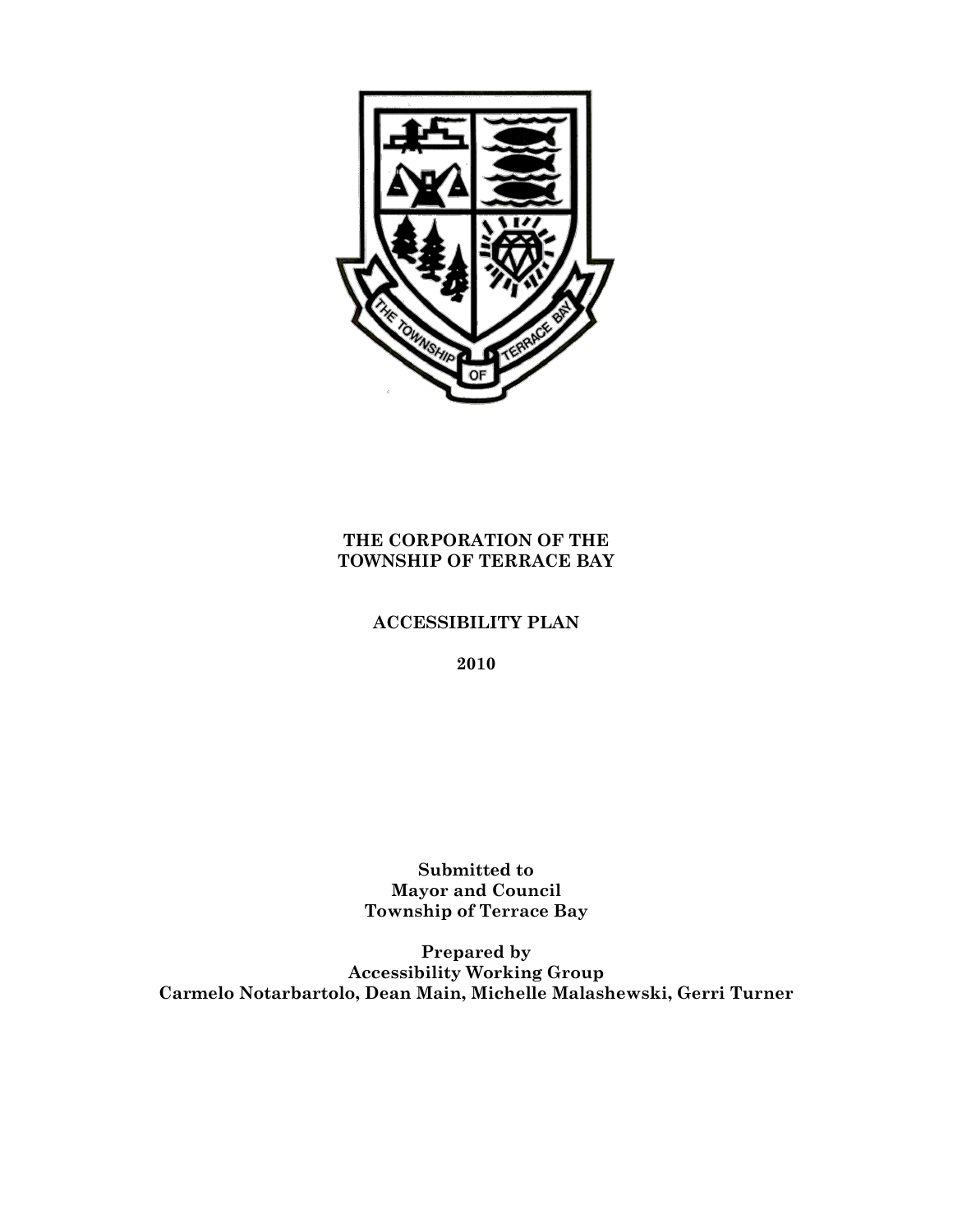# **INDEX**

| <b>DESCRIPTION</b>                   | <b>PAGE</b> |
|--------------------------------------|-------------|
| Contents                             | 2           |
| <b>Executive Summary</b>             | 3           |
| Aim                                  | 4           |
| Objectives                           |             |
| Definitions                          | 4           |
| Description of Organization(s)       | 4           |
| - Vision Statement                   |             |
| - Mission Statement                  |             |
| Former Initiatives – Barrier Removal | 6           |
| Site Audit                           | 6           |
| Barriers to be Addressed             | 6           |
| Plan Evaluation/Progress Monitoring  |             |
| Communication of the Plan            |             |
|                                      |             |

# **SCHEDULES**

| <b>DESCRIPTION</b>                       | <b>PAGE</b> |
|------------------------------------------|-------------|
| Schedule "A" 2010 Accessibility Barriers |             |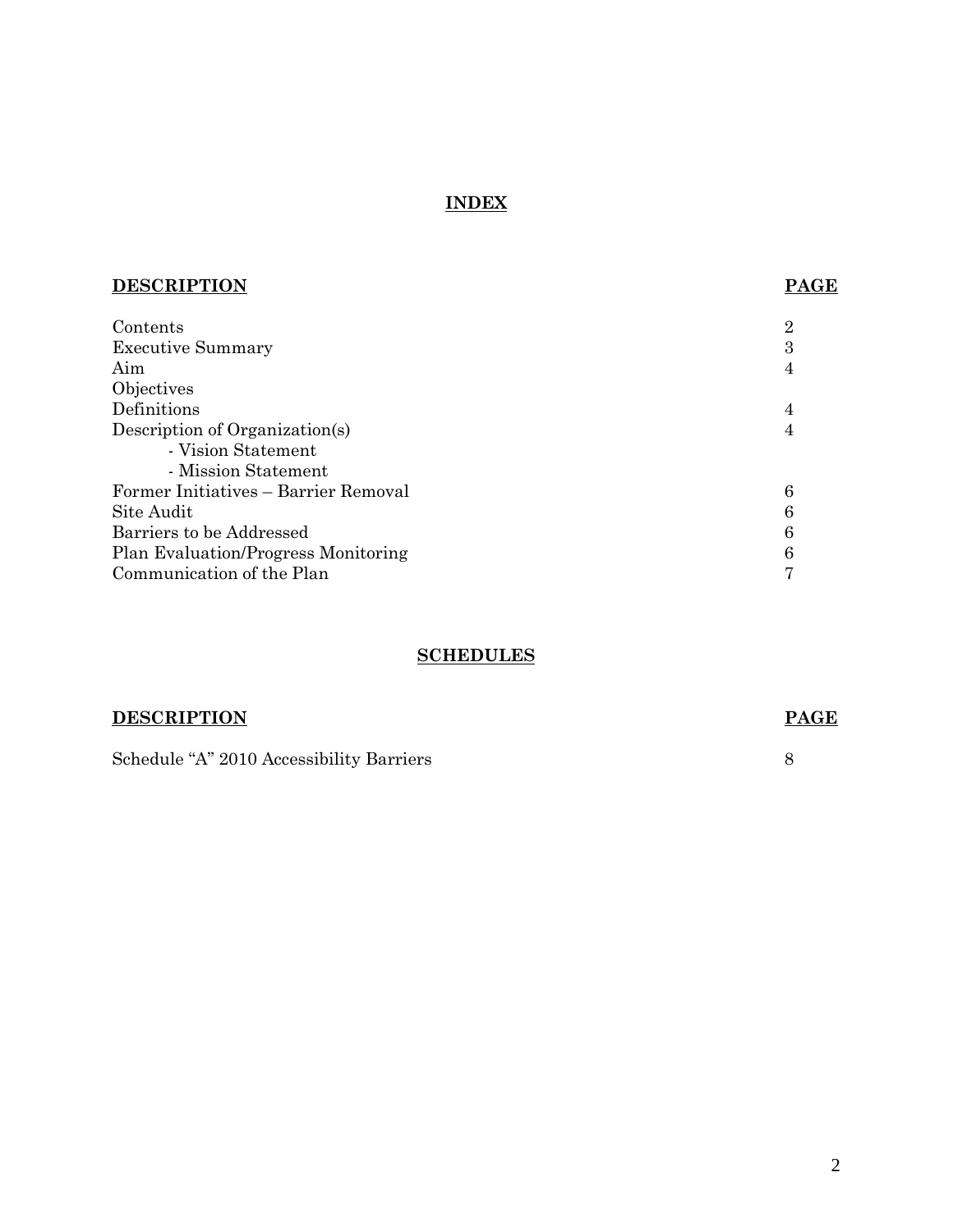The purpose of the Ontarians with Disabilities Act, 2001 (ODA) is to improve opportunities for people with disabilities and to provide for their involvement in the identification, removal and prevention of barriers to their full participation in the life of the Province. To this end, the ODA mandated that each Municipality prepare an annual Accessibility Plan.

This plan was prepared by the Accessibility Working Group. The plan describes the measures the municipality has taken in the past, and the measures the municipality will take in the upcoming year to identify, remove and prevent barriers to persons with disabilities. The plan focuses on municipal facilities and services with a view to improving access for the public and employees of the Corporation of the Township of Terrace Bay.

The municipality has undertaken several initiatives to reduce physical barriers in the community inclusive of reviewing/remedying availability of "Designated Disabled" parking spaces, electronic door mechanisms (Municipal Office, Community Centre, Terrace Bay Cultural Centre) and access ramps (Community Centre and Terrace Bay Cultural Centre). The municipality will continue to pursue additional door mechanisms for its other facilities, reduction of accessibility barriers in the construction of new infrastructure, and inclusion of consideration toward disability barriers in development of municipal policy and regulations.

Administration identified various barriers to persons with disability throughout the development of this plan. Administration recommends the consistent review & identification of barriers denying access to persons with disabilities within the municipal environment with a view to reducing barriers where possible.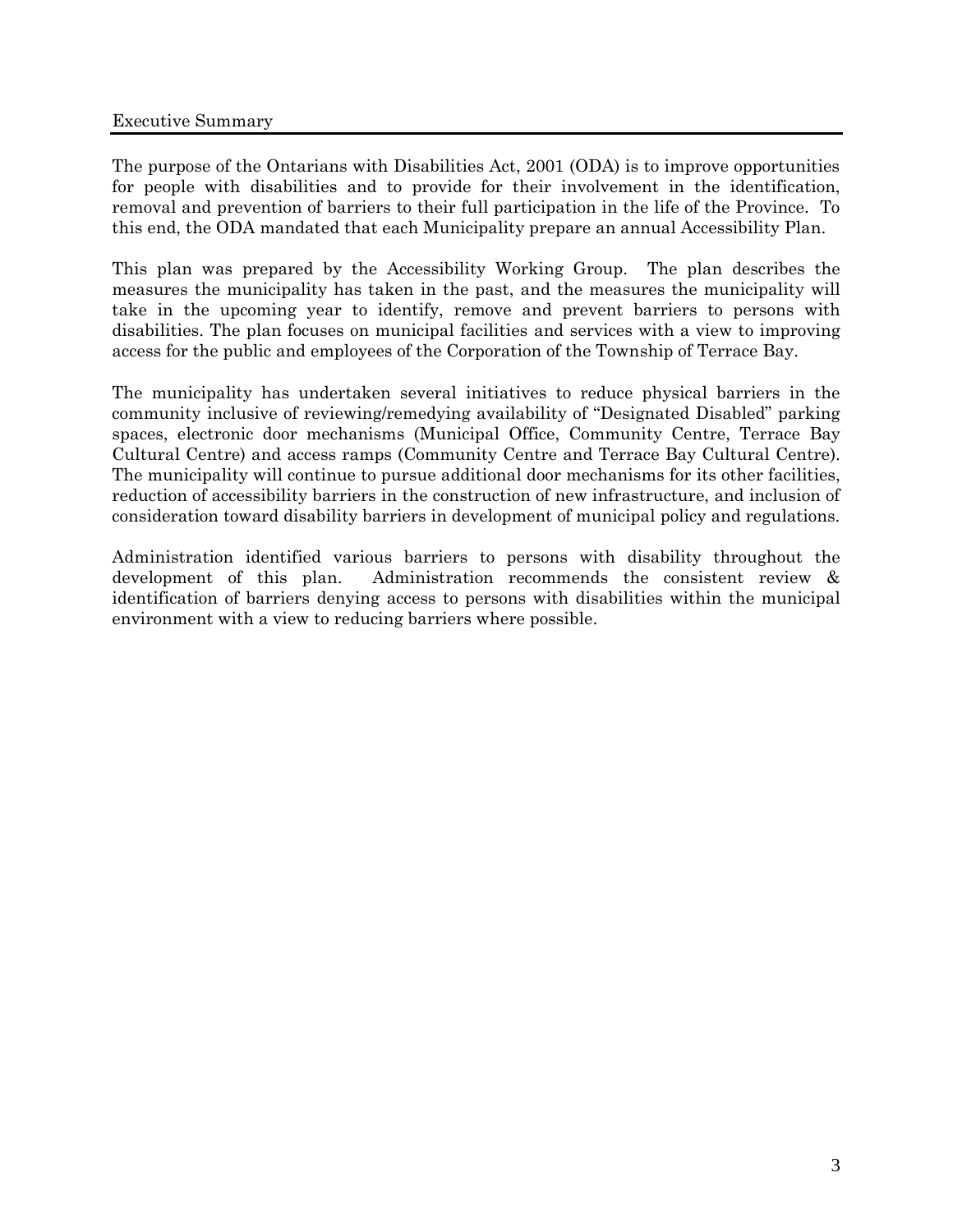# **I. AIM**

The aim of this plan is to set the framework from which the municipality will identify, prevent and remove (where possible) barriers to persons with disability who utilize the facilities and services of the municipality.

# **II. OBJECTIVES**

The Objective of this Plan is to:

- 1. Describe the process by which the municipality will identify, remove and prevent barriers to persons with disability.
- 2. Review prior initiatives taken toward the identification, prevention and removal of barriers to persons with disability.
- 3. List the facilities, services, policies and municipal legislation that the municipality will review to identify barriers to persons with disabilities.
- 4. Describe the measures the municipality will take to identify, prevent and remove barriers to persons with disability.
- 5. Describe how the municipality will make this Accessibility Plan available to the public.

# **III. DEFINITIONS**

**Barrier -** A "barrier" is anything that stops a person with a disability from fully taking part in society because of that disability. Some barriers include:

- Physical barriers  $-$  e.g., a step at the entrance to a store;
- Architectural barriers e.g., no elevators in a building of more than one floor;
- Information or communications barriers e.g., a publication that is not available in large print;
- Attitudinal barriers e.g., assuming people with a disability cannot perform a certain task when in fact they can;
- Technological barriers such as traffic lights that change too quickly before a person with a disability has time to get through the intersection; and,
- $\bullet$  Barriers created by policies or practices e.g., not offering different ways to complete a test as part of job hiring.

**Disability -** The following is the same definition as used in the Ontario *Human Rights Code.*

A "disability" is:

- (a) Any degree of physical disability, infirmity, malformation or disfigurement caused by bodily injury, birth defect or illness and includes, but is not limited to:
- Diabetes mellitus;
- Epilepsy;
- A brain injury;
- Any degree of paralysis;
- Amputation;
- Lack of physical co-ordination;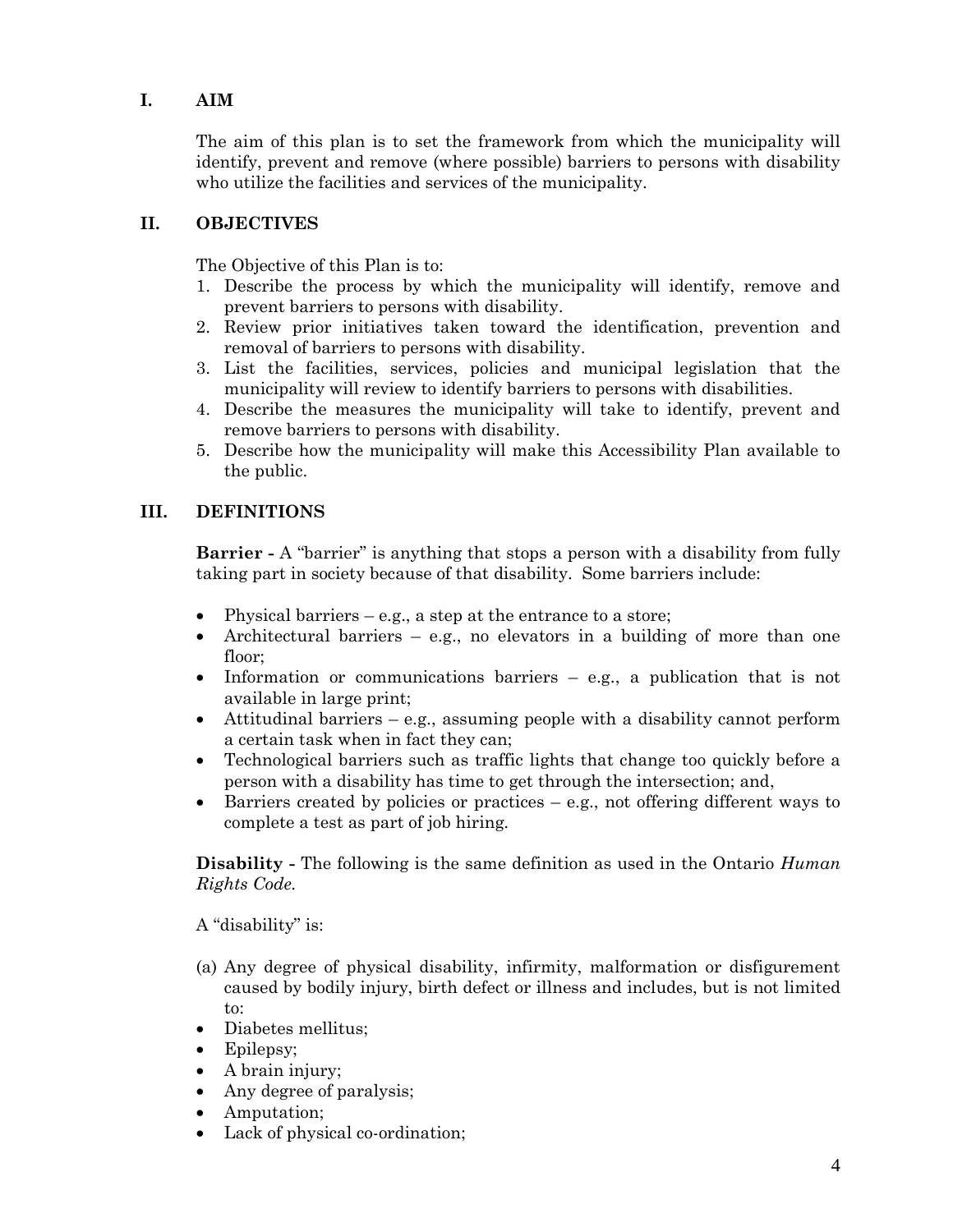- Blindness or visual impediment;
- Deafness or hearing impediment;
- Muteness or speech impediment; or
- Physical reliance on a guide dog or other animal, or on a wheelchair or other remedial appliance or device;
- (b) A condition of mental impairment or a developmental disability;
- (c) A learning disability, or a dysfunction in one or more of the processes involved in understanding or using symbols or spoken language;
- (d) A mental disorder; or
- (e) An injury or disability for which benefits were claimed or received under the insurance plan established under the *Workplace Safety and Insurance Act, 1997.*

Note: For other definitions, please refer to section 2 of the *Ontarians with Disabilities Act*, *2001.*

# **IV DESCRIPTION OF TOWNSHIP OF TERRACE BAY**

#### **VISION STATEMENT**

Terrace Bay, the progressive community that is welcoming the world to our home.

#### **MISSION STATEMENT**

Terrace Bay provides services that advance the quality of life for our citizens and visitors alike.

We do this through strong leadership committed to maintaining the integrity Terrace Bay is known for.

Our Municipal departments provide reliable, high quality services to Terrace Bay and its residents. We work hard to maintain a superior quality of life for our residents, providing a high standard of accessible services. **This plan is a commitment from Mayor and Council and provides a roadmap that Council and Administration can build on together,** in partnership with the community to ensure a progressive future for our Municipality.

The Township owns and/or operates a number of facilities, including Municipal Offices, Community Centre (arena, curling club, workout facilities, meeting rooms, bowling alley), Cultural Centre (Seniors Complex, Public Library, Community Hall), Tourist Information Centre and Fire Hall, Pool, Cemetery, Parks (Centennial, Skateboard, Poplar, Superior, Southridge, East Grove, Ridgewood) and the Gorge.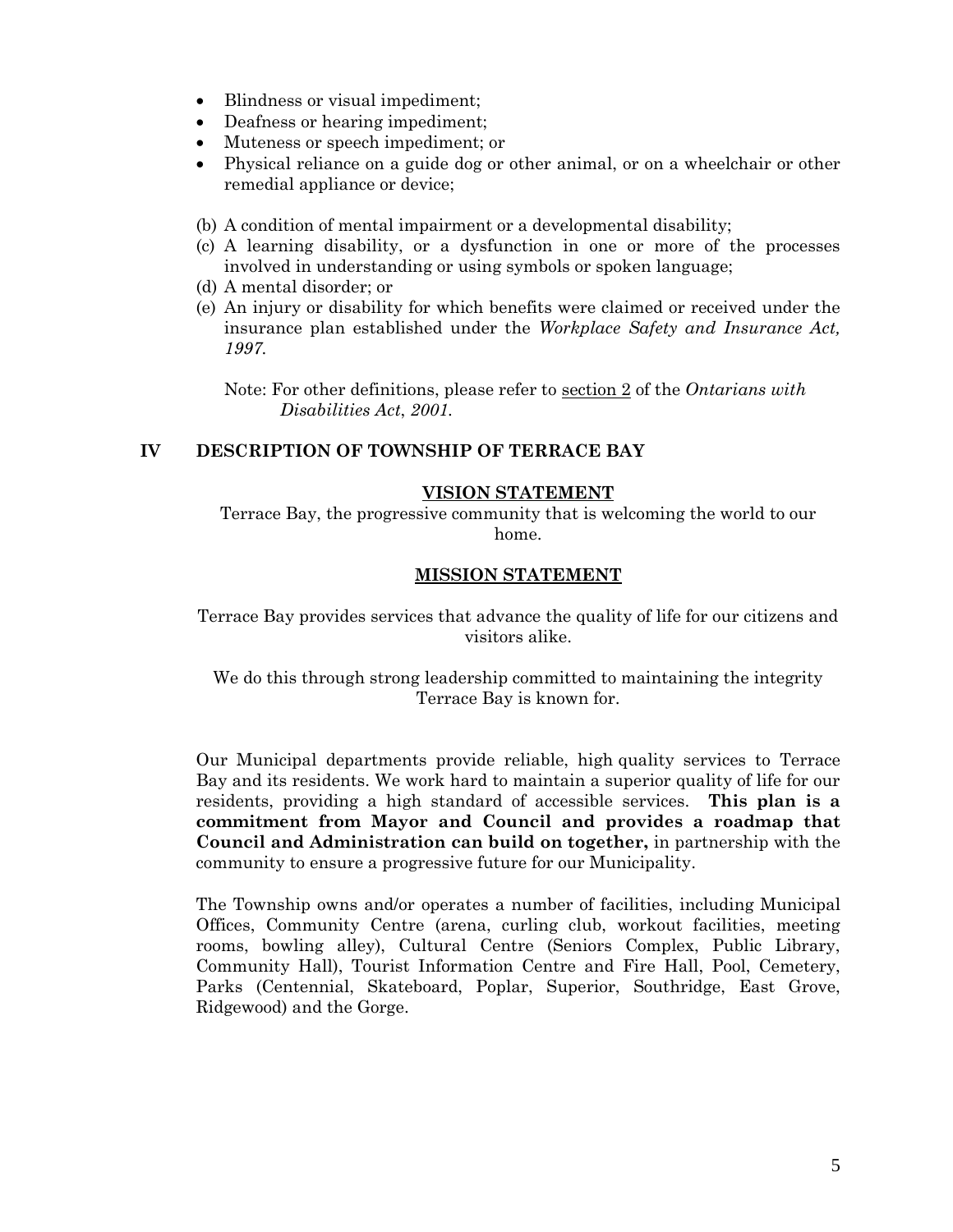#### **V FORMER INITIATIVES – BARRIER REMOVAL**

The municipality remains proactive in the initiatives taken to remove accessibility barriers within the community.

Example of Former Initiatives include:

- Accessible public washroom in Community Centre;
- installation of mechanical doors at the Municipal Office;
- establishment of an Accessible Customer Service policy; and,
- training staff, contractors, policy makers, and volunteers on providing accessible customer service;.

#### **VI ANNUAL SITE AUDITS – MUNICIPAL FACILITIES/SERVICES/POLICY(PROCUREMENT)/LEGISLATION**

Municipal Staff will conduct site audits of municipally owned buildings and infrastructure for the purpose of identifying barriers that may impose restrictions to persons with disabilities. Additionally, Municipal staff will conduct informal audits of the municipality's services, policies and legislation for the purpose of identifying barriers that may impose restrictions to persons with a disability.

### **VII BARRIERS TO BE ADDRESSED**

The Township of Terrace Bay will endeavour to conduct research, evaluation and the amendment of policy as it pertains to procurement, legislation as it pertains to construction of new facilities, and accessible parking. In addition, barriers of a physical nature imposing restriction of mobility will be researched and evaluated with a view to forwarding recommendation to Council and Staff on measures to remedy/remove identified barriers.

Annual priorities are outlined in Schedule "A". For 2010, the focus will be to ensure the Township is continuing to meet its obligations to comply with the Customer Service Regulation and to conduct an accessibility audit to assist with future planning as there are no indications as to which standard (built environment, employment, information and communication, transportation) is the next to be released.

### **VIII PLAN EVALUATION – PROGRESS MONITORING**

In compliance with the "Ontarian's with Disabilities Act 2001", the Township of Terrace Bay is committed to maintaining a comprehensive and up-to-date Accessibility Plan. The plan will be updated annually for presentation to and approval of Council. Municipal Staff and the Accessibility Working Group are committed to a structured review of barriers that restrict the quality of life of persons with disability and communication of the findings to Council on an annual basis in concert with the annual submission of the Annual Accessibility Plan.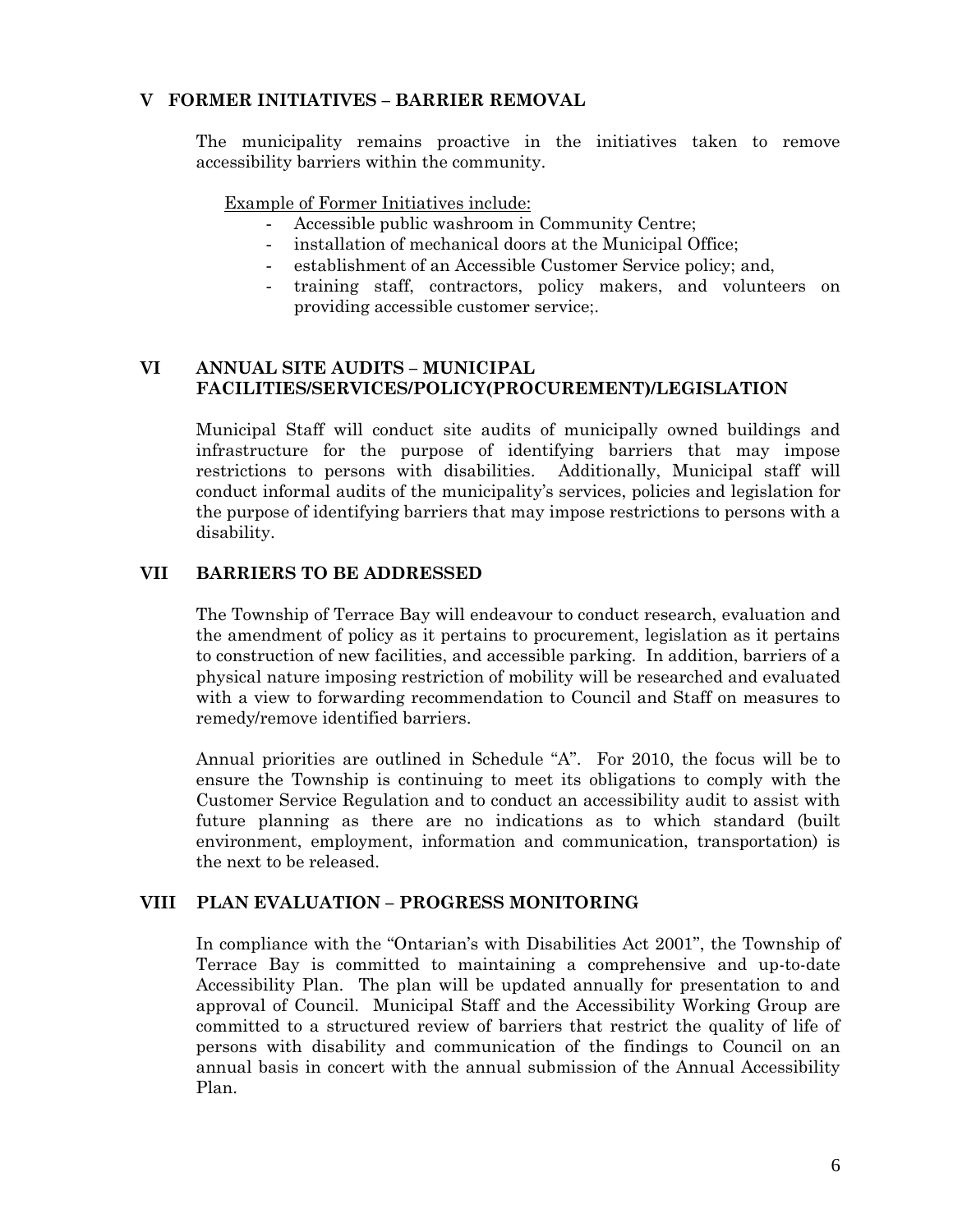# **IX COMMUNICATION OF THE PLAN**

The Accessibility Plan will be presented to Council on an annual basis for approval of Council. Once approved, the plan will be posted for public review in the Municipal Office, Public Library, and on the Municipal web site [www.terracebay.ca.](http://www.marathon.ca/)